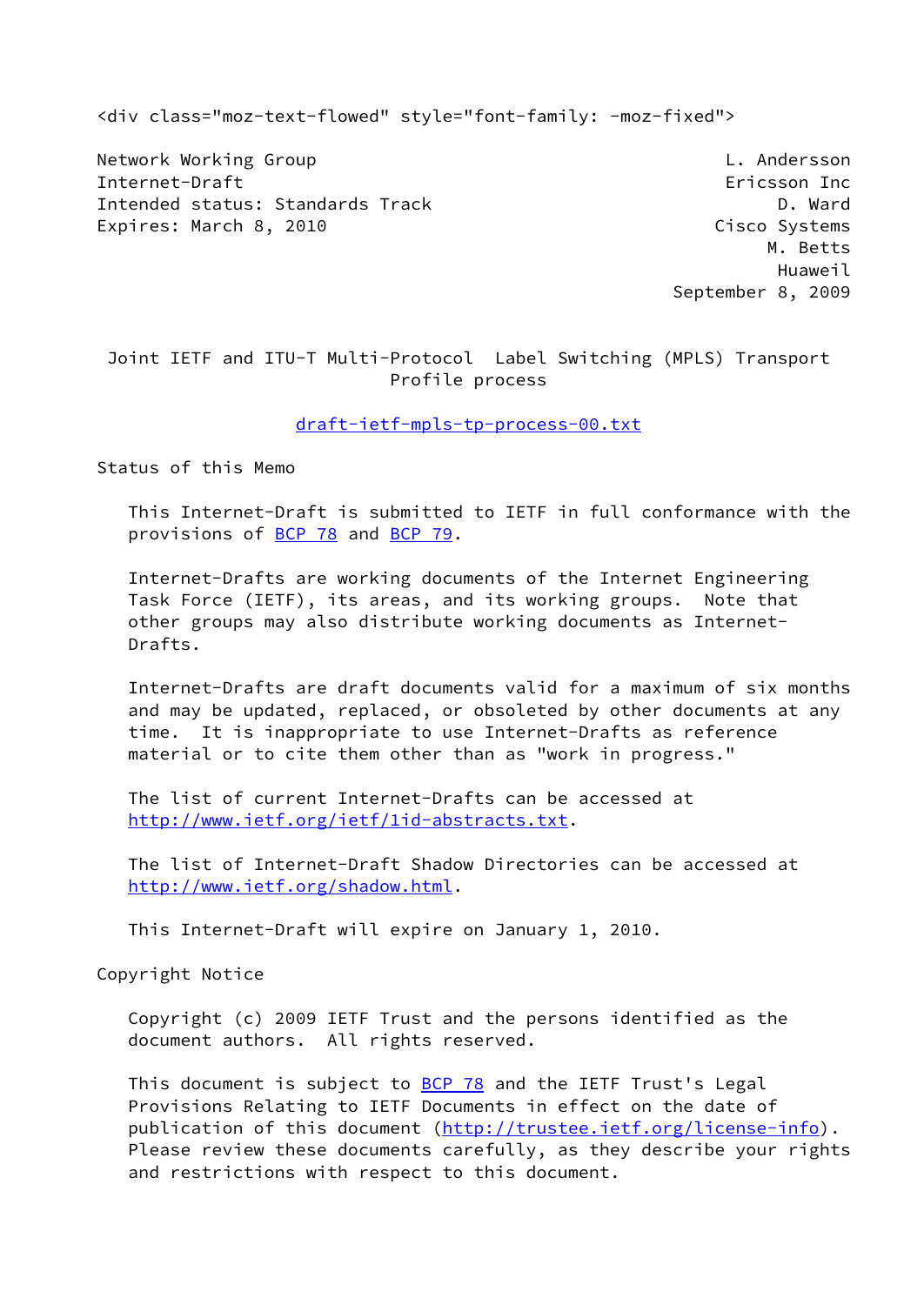Internet-Draft MPLS-TP document process September 2009

### Abstract

 The decision to develop a Multiprotocol Label Switching (MPLS) Transport Profile in cooperation between IETF and ITU-T does not fully define and document processes for development of the required RFCs.

 This document complements the processes documented in the JWT decision with a few separate elements; it:

- o provides an adaptation of the IETF working group process,
- o identifies the expected participation in the process by the ITU-T,
- o clarifies the decision rules regarding MPLS-TP documents.

 This document is not intended to specify any ITU-T process; to the extent necessary ITU-T activities will be done according to ITU-T process/rules.

 Nor is this document is intended to specify the IETF working group process, it is limited to the temporary adaptations of that process that is the result of that IETF and ITU-T accepted the proposal in the JWT report to jointly develop the MPLS Transport Profile. In general it may be said that these adaptations are introduced to ensure a good and consistent document review across the two organizations.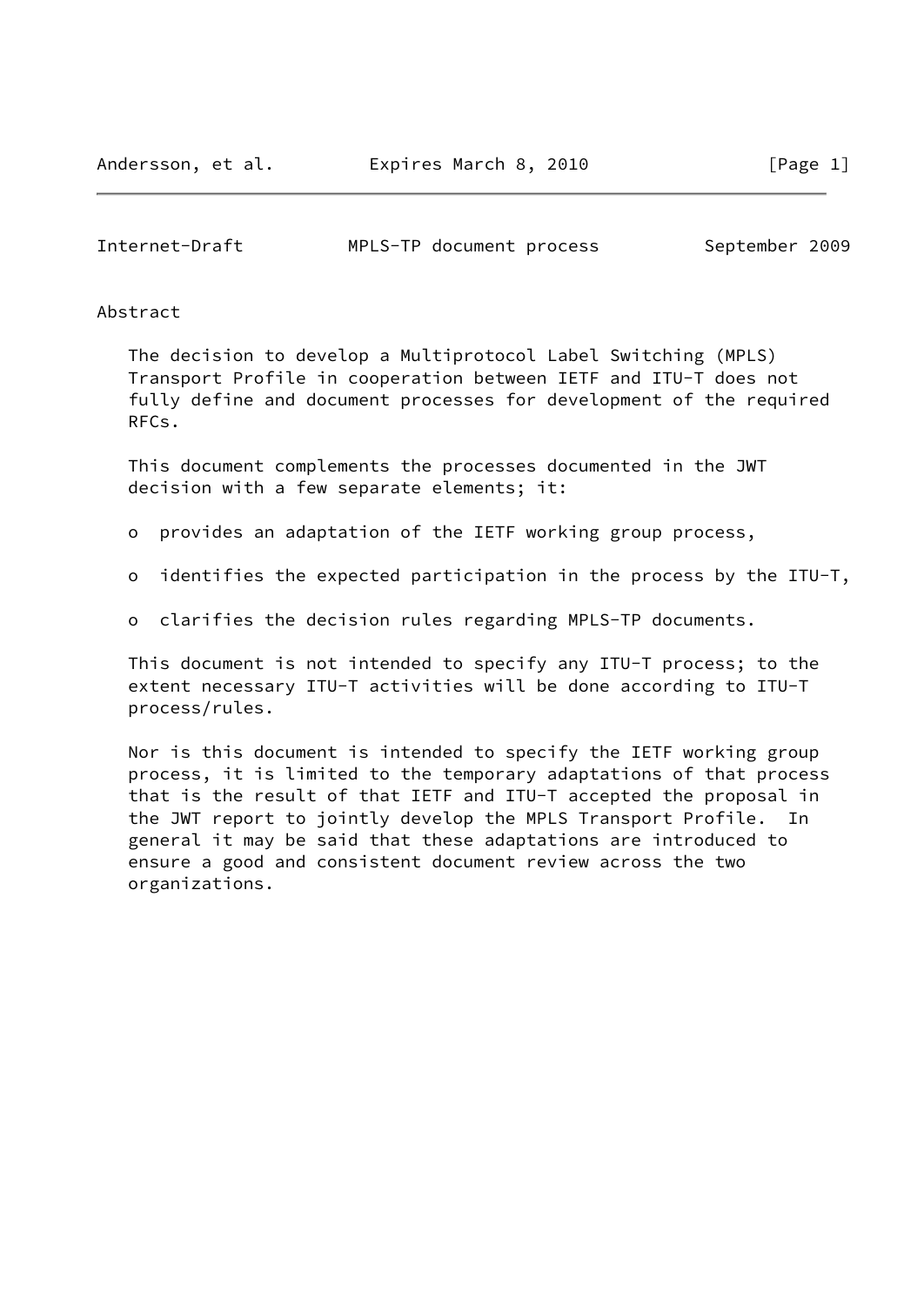Andersson, et al. **Expires March 8, 2010** [Page 2]

 $\overline{\phantom{0}}$ 

Internet-Draft MPLS-TP document process September 2009

# Table of Contents

| 1.1.1. IETF terms and abbreviations 5                                                                   |  |
|---------------------------------------------------------------------------------------------------------|--|
| 1.1.2. ITU-T terms and abbreviations 5                                                                  |  |
| 2. Adaptation of the IETF working group process $\frac{7}{2}$                                           |  |
| 2.1. Adaptation of the IETF working group process $\frac{7}{2}$                                         |  |
| 2.2. The IETF MPLS-TP process 8                                                                         |  |
| $2.2.1$ . Developing a MPLS-TP document 9                                                               |  |
| $\frac{3}{2}$ . Expectations on ITU-T participation in the process 14                                   |  |
| Becoming a MEAD team document $\dots \dots \dots \dots \dots \dots \dots$<br>3.1.                       |  |
| 3.2. Comments on MEAD team documents by participants in the                                             |  |
|                                                                                                         |  |
| $3.3$ . Poll for working group documents 14                                                             |  |
| $3.4$ . Responding to an IETF Working Group Last Call 15                                                |  |
| 4. Specific guidelines that apply to work on MPLS-TP in the                                             |  |
|                                                                                                         |  |
| IANA considerations $\ldots \ldots \ldots \ldots \ldots \ldots \ldots \frac{17}{2}$<br>$\overline{5}$ . |  |
| Security considerations $\ldots \ldots \ldots \ldots \ldots \ldots \ldots \frac{18}{18}$<br>6.          |  |
| $\overline{1}$ .                                                                                        |  |
| 8.                                                                                                      |  |
| 8.1. Normative References 20                                                                            |  |
| 8.2. Informative References 20                                                                          |  |
|                                                                                                         |  |
|                                                                                                         |  |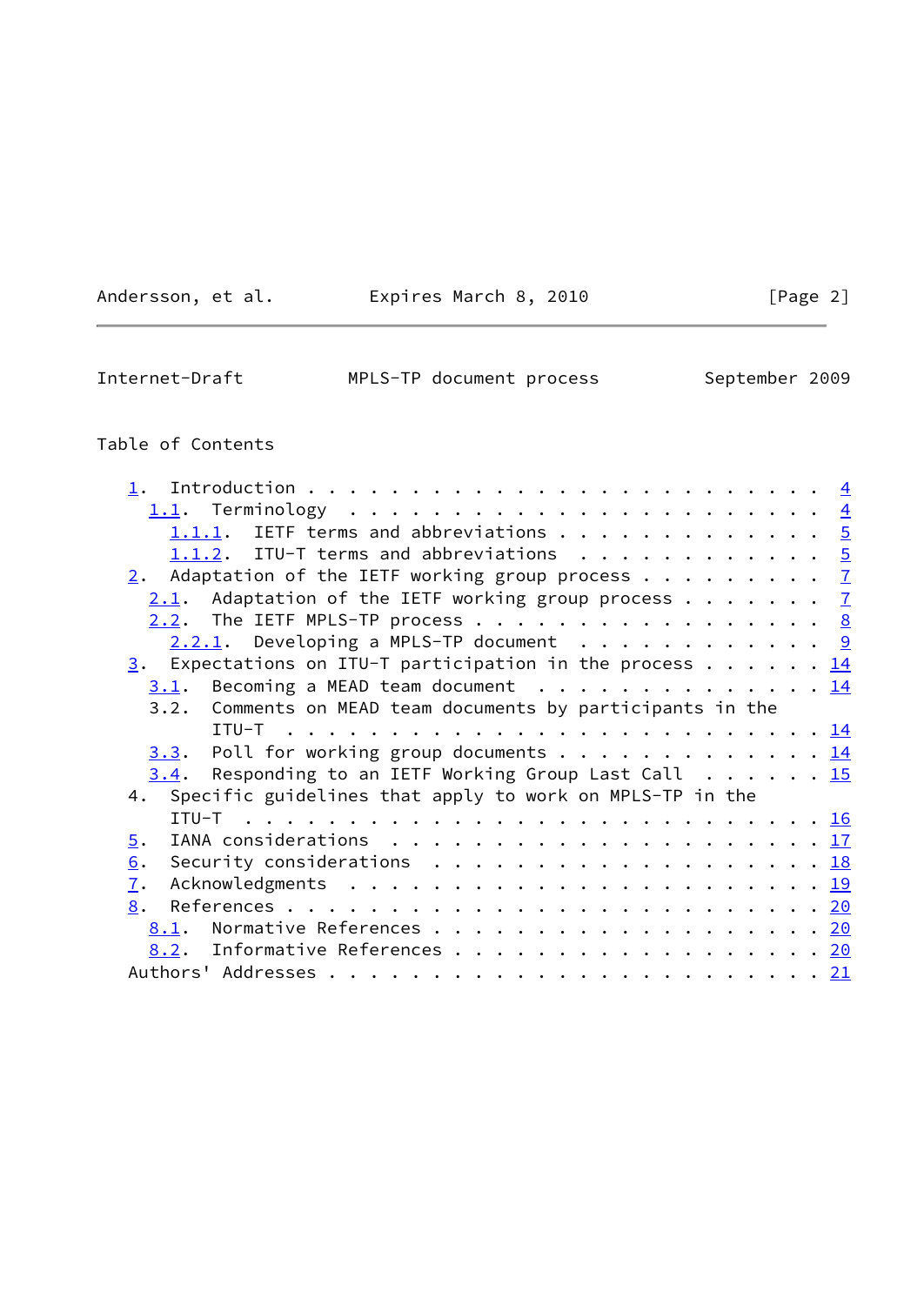Andersson, et al. Expires March 8, 2010 [Page 3]

<span id="page-3-1"></span>

Internet-Draft MPLS-TP document process September 2009

### <span id="page-3-0"></span>[1](#page-3-0). Introduction

When IETF and ITU-T entered into the agreement to develop MPLS-TP, the JWT agreement included the decision that the MPLS-TP documents should be developed "according to IETF processes". It was also assumed that there would be close cooperation in reviewing these IETF documents. The JWT decision is documented in [RFC 5317](https://datatracker.ietf.org/doc/pdf/rfc5317) [\[RFC5317](https://datatracker.ietf.org/doc/pdf/rfc5317)].

 However, the process for this close cooperative review was mostly left to be decided as the documents evolved. The ITU-T committed to responding promptly to IETF working group last calls, this may require the development of the response via correspondence.

 Nor is this document is intended to specify the IETF working group process, it is limited to the temporary adaptations of that process that is the result of that IETF and ITU-T accepted the proposal in the JWT report to jointly develop the MPLS Transport Profile. In general it may be said that these adaptations are introduced to ensure a good and consistent document review across the two organizations.

 This document complements the process as documented in the JWT decision with a few separate elements; it:

 o Provides an adaptation of the IETF working group process, with respect to the role of the teams (MPLS Interoperability Design Team (MEAD Team), the Joint Working Team (JWT) and the ITU-T MPLS-TP ad hoc team) that has been set up to facilitate the development of MPLS-TP; see [Section 2.](#page-6-0)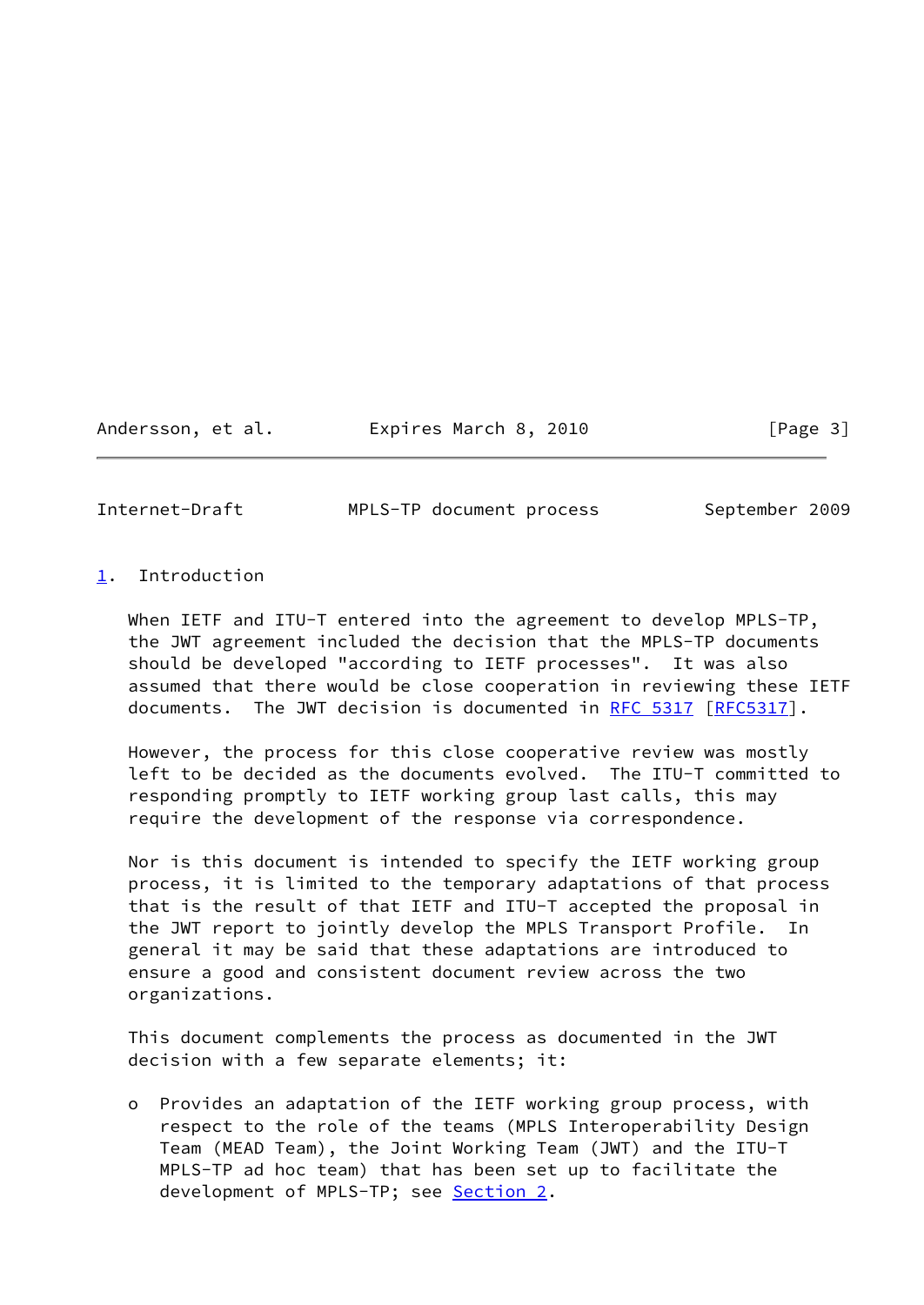- o Identifies the expected participation by the ITU-T in the document development process; see [Section 3.](#page-14-0)
- o Clarifies decision rules regarding MPLS-TP documents; see [Section 4.](#page-16-1)

 The key words "MUST", "MUST NOT", "REQUIRED", "SHALL", "SHALL NOT", "SHOULD", "SHOULD NOT", "RECOMMENDED", "MAY", and "OPTIONAL" in this document are to be interpreted as described in [RFC 2119 \[RFC2119](https://datatracker.ietf.org/doc/pdf/rfc2119)].

<span id="page-4-0"></span>[1.1](#page-4-0). Terminology

 This section includes a number of terms and abbreviations that are used in this document. The section is split into two subsection; IETF terms and ITU-T terms.

| Andersson, et al. | Expires March 8, 2010<br>[Page 4] |
|-------------------|-----------------------------------|
|-------------------|-----------------------------------|

<span id="page-4-2"></span>Internet-Draft MPLS-TP document process September 2009

<span id="page-4-1"></span>[1.1.1](#page-4-1). IETF terms and abbreviations

 o JWT - Joint Working Team, a team with participants with experience from standards development in the IETF and the ITU-T.

 Note: The JWT is not part of either the IETF or ITU-T, but a group that has been set up to facilitate cooperation on MPLS-TP between the two organizations.

- o JWT documents the set of documents envisioned in the documentation of the JWT decision, see [RFC 5317](https://datatracker.ietf.org/doc/pdf/rfc5317) [[RFC5317\]](https://datatracker.ietf.org/doc/pdf/rfc5317).
- o MEAD team MPLS Interoperability Design Team, a temporary team with participants with experience from standards development for MPLS and transport networks. The MEAD team is chartered to coordinate the development of MPLS-TP within the IETF and to coordinate the on MPLS-TP cooperation with the ITU-T.
- o MPLS-TP documents the following sets of documents are counted as MPLS-TP documents:
	- \* Internet Drafts that are coordinated by the MEAD team.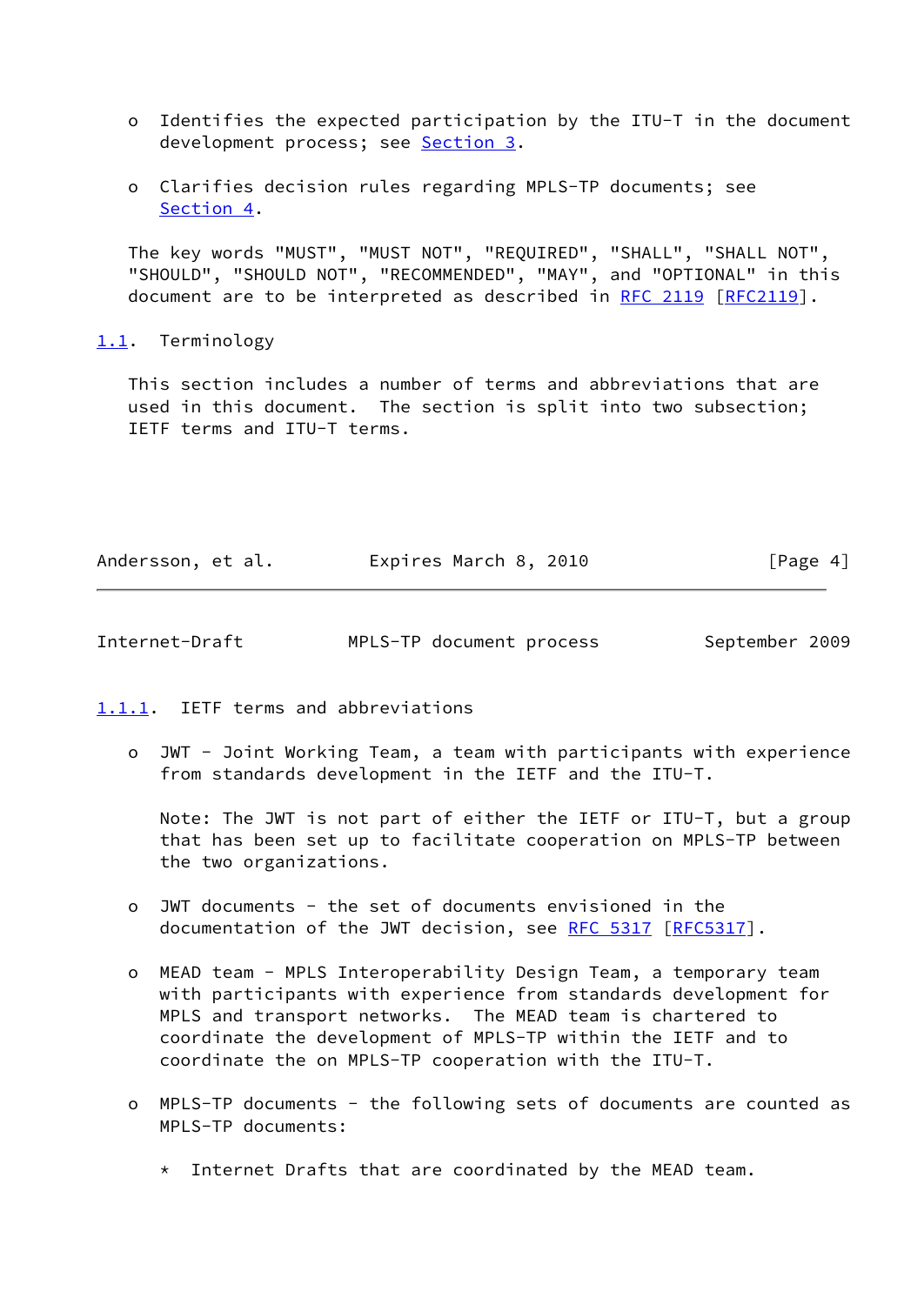- \* Individual Internet Drafts that addresses the MPLS-TP problem space.
- \* Working group Internet Drafts that addresses the MPLS-TP problem space.
- $*$  Internet Drafts that are considered for publication by the IESG and that addresses the MPLS-TP problem space.
- \* Internet Drafts that are approved for publication by the IESG and that addresses the MPLS-TP problem space.
- \* Published RFCs that addresses the MPLS-TP problem space.
- \* ITU-T Recommendations and draft Recommendations in various stages of development that addresses the MPLS-TP problem space.

 Documents that originates from the IRTF RFC stream is NOT considered as MPLS-TP documents.

<span id="page-5-0"></span>[1.1.2](#page-5-0). ITU-T terms and abbreviations

 o Ad Hoc on MPLS-TP - A team established by SG 15 of ITU-T to coordinate the work on MPLS-TP within the ITU-T and to act as a focal point for communication with the IETF.

| Andersson, et al. | Expires March 8, 2010 | [Page 5] |
|-------------------|-----------------------|----------|
|-------------------|-----------------------|----------|

Internet-Draft MPLS-TP document process September 2009

- o Contribution a contribution is a document that is submitted to the ITU-T to advance work on the development of a Recommendation or to propose the development of a new Recommendation.
- o Recommendation a Recommendation is the ITU-T standards document.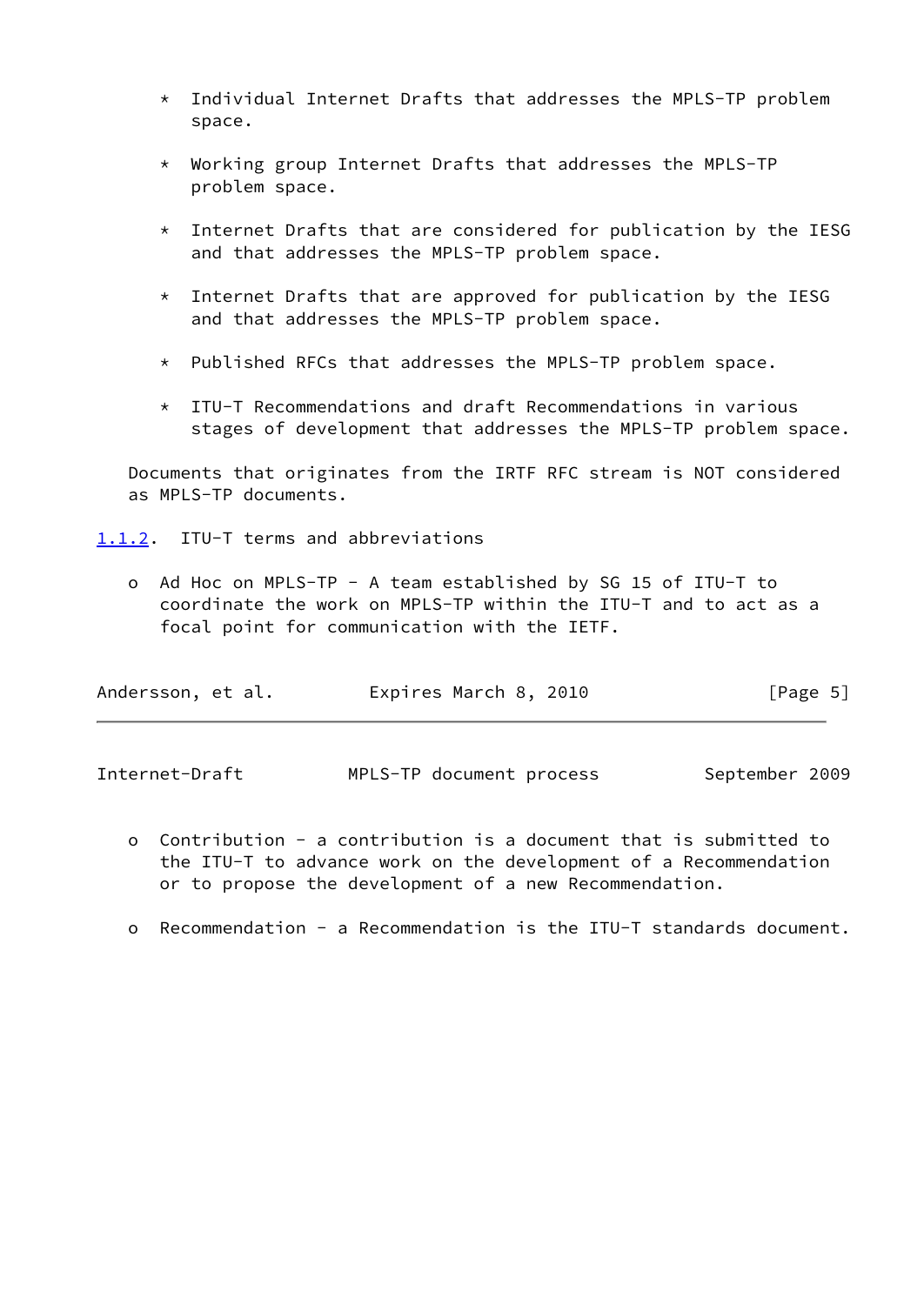### Andersson, et al. **Expires March 8, 2010** [Page 6]

<span id="page-6-1"></span>Internet-Draft MPLS-TP document process September 2009

<span id="page-6-0"></span>[2](#page-6-0). Adaptation of the IETF working group process

The IETF working group processes as defined in [RFC 2026 \[RFC2026](https://datatracker.ietf.org/doc/pdf/rfc2026)] are for the purpose of the MPLS-TP updated as follows.

 The IETF works according to a 'rough consensus' model, where working group chairs determine the consensus after discussions on the mailing lists. This is applicable to the MPLS-TP work also. The mpls-tp@ietf.org is the mailing list used to find out consensus and consensus is determined by the MEAD team chair. After a document has become a working group document the consensus is decided by the WG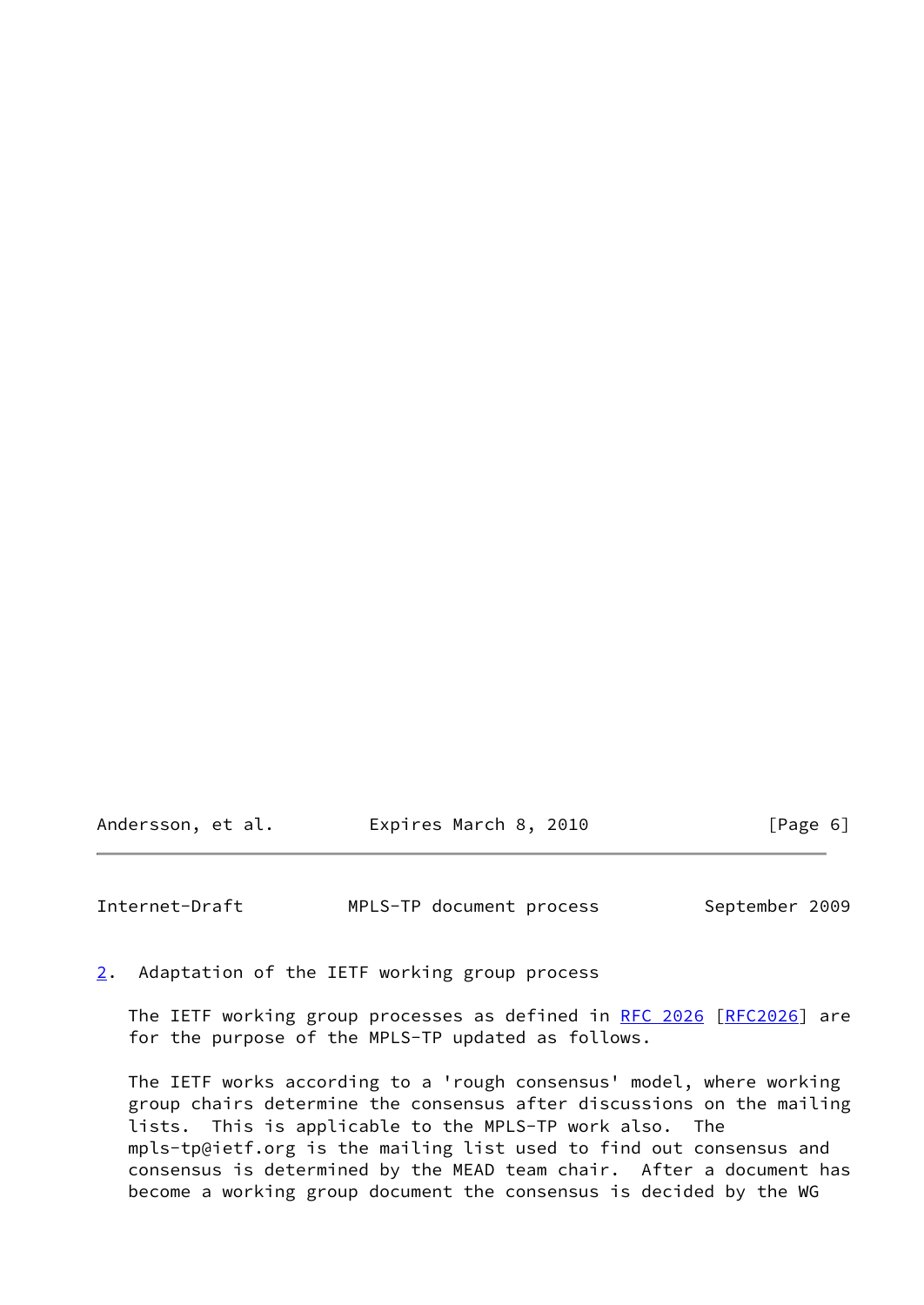chairs and the MEAD team chair jointly.

 A most important part of this process is the information exchange between the IETF and ITU-T. This information exchange consists of two equally important pieces:

o informal information exchange

 this is done primarily by E-Mail to the relevant mailing lists. Information sent from IETF, IETF areas and working groups, or from the IETF MEAD team are sent to and areas and the ahmpls-tp@lists.itu.int mailing list. Information sent from ITU-T to the IETF should e sent to the MEAD team (mead@ietf.org) and/or the mpls-tp@ietf.org mailing list.

o formal information exchange

 In addition to E-Mail, a formal information exchange is accomplished by liaison correspondence between the two organisations. Exchange of liaisons makes it possible to follow the request/response exchange between the organisations in more detail.

<span id="page-7-0"></span>[2.1](#page-7-0). Adaptation of the IETF working group process

 The flow chart below describes the adaption of the working group process

<span id="page-7-1"></span>

| Andersson, et al.   | Expires March 8, 2010                       | [Page $7$ ]    |
|---------------------|---------------------------------------------|----------------|
| Internet-Draft      | MPLS-TP document process                    | September 2009 |
| : Ind Docs :------+ | : JWT docs :                                |                |
| .                   | $ind-00 (1)$   $ind-00 (2)$<br>ind-00 $(3)$ |                |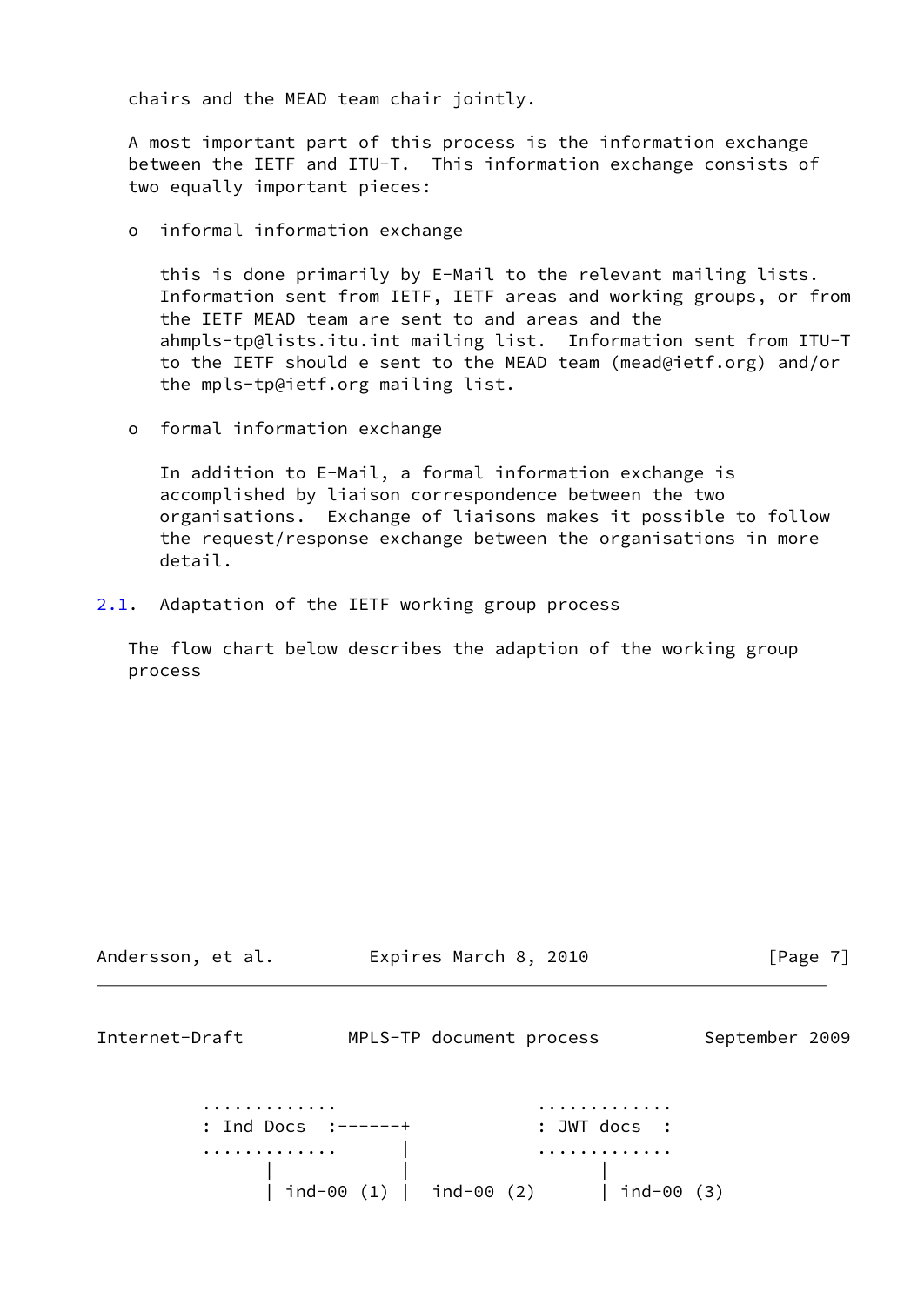

<span id="page-8-0"></span>[2.2](#page-8-0). The IETF MPLS-TP process

 This section gives guidelines for how the flow chart above could be traversed.

| Andersson, et al. | Expires March 8, 2010 | [Page 8] |
|-------------------|-----------------------|----------|
|                   |                       |          |

<span id="page-8-1"></span>Internet-Draft MPLS-TP document process September 2009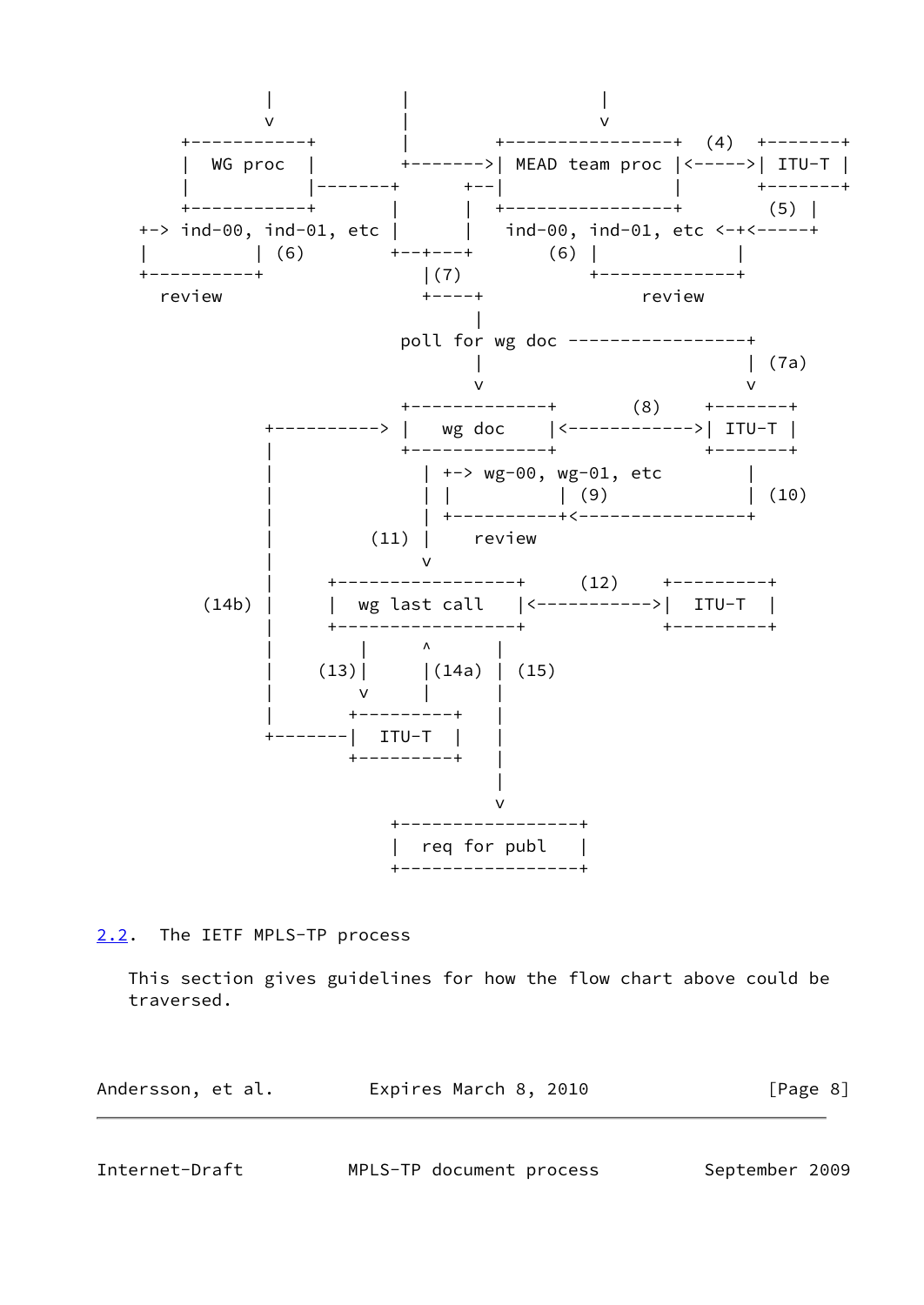#### <span id="page-9-0"></span>[2.2.1](#page-9-0). Developing a MPLS-TP document

 Individual MPLS-TP documents may take different paths through the this process, the numbers in the list below are mapped to the numbers in the flow chart above.

 Although the different paths through the flow chart are given as 'options' it is always possible for the MEAD team to step in and take over the shepherding of a particular MPLS-TP Internet Draft . This is done in cooperation between the MEAD team chair, the relevant working group chairs and the document editors/authors.

1. They may be intended for and managed by a working group.

 This means that the author, or authors, of such a document have chosen to send the document to a working group instead of running through the MEAD team. Normal IETF process will kick in in such cases and working group chairs will agree to which working group(s) such a document will be taken.

2. They may be coordinated by the MEAD team.

 This means that the author, or authors, of such a document have chosen to send the document to the MEAD team to be coordinated with the rest of the MPLS-TP documents that is in the purview of the MEAD team.

 3. They may be originated by the MEAD team based on the JWT decision.

 In documentation of the work of the JWT, there is a proposed document structure. The MEAD team used this structure to decide on a set of documents that will, when completed, constitute the MPLS-TP standard. This set of documents may change slightly, if - e.g. - it becomes more appropriate to split a single document into two or more, or if some new aspect of MPLS-TP needs to be specified.

 4. Everytime a document is accepted by the MEAD team into the set of documents coordinated by the MEAD team a liaison is sent to the ITU-T with a pointer to that document. At the same time a note is sent to the MPLS-TP ad hoc team mailing list informing the list that the document has become a MEAD team document.

 The ITU-T may chose to respond to the liaison but is not required to do so, see [Section 3](#page-14-0) and [Section 4.](#page-16-1)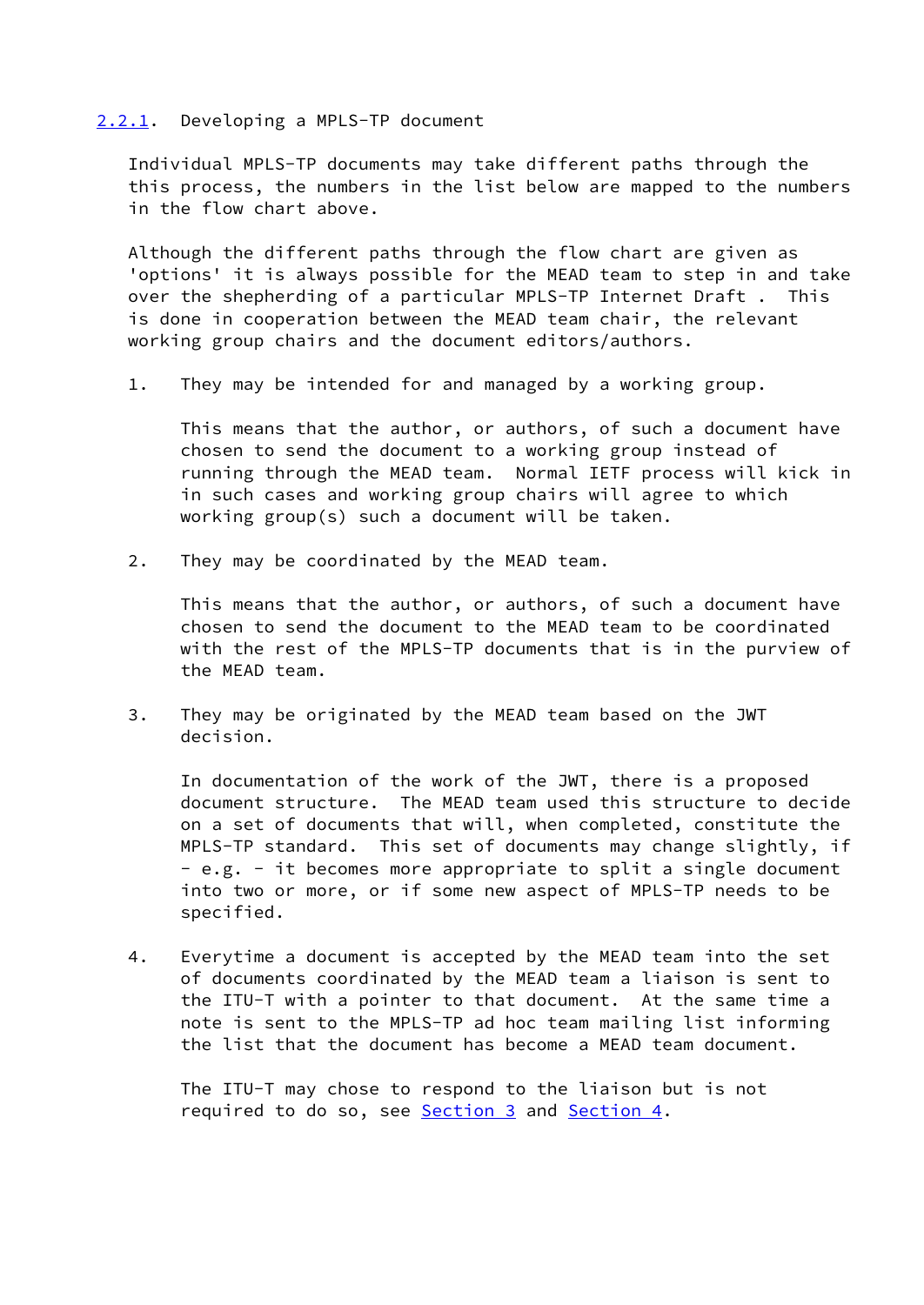Andersson, et al. Expires March 8, 2010 [Page 9]

Internet-Draft MPLS-TP document process September 2009

 5. At any time, it is possible for the ITU-T SG and Question participants to send review comments on MEAD team documents. It is also possible for the MEAD team to ask for such reviews and comments.

 Any time such input or requests are sent between the two organizations it SHALL be accompanied by a note from the MPLS-TP ad hoc team chair(s) to the MEAD team mailing list, or from the MEAD team chair to the MPLS-TP ad hoc team mailing list. This is done to enhance the efficiency of the information exchange.

- 6. A working group or the MEAD team may issue requests for general comments on MPLS-TP documents at any time, if it is deemed appropriate to extend these requests to the MPLS-TP ad hoc team this is done via a note according to entry (5) in this list.
- 7. If a MPLS-TP document seems mature enough to become a working group document, a poll is done on the mpls-tp mailing list and the appropriate working group mailing list (7), this request will also be sent to the ITU-T as a liaison (7a) and a note will also be sent to the MPLS-TP ad hoc team.

 Which working group a document goes into is decided jointly between the MEAD team, working group chairs of the potential working groups and the document editors/authors.

 If the document is accepted as a working group document the working group takes over the revision control of the document.

 The ITU-T is expected to respond to the liaison within in the time indicated in the liaison, see [Section 3](#page-14-0) and [Section 4.](#page-16-1)

- 8. Every time a MPLS-TP document is accepted as a working group document by any IETF working group, a liaison is sent to the ITU-T with a pointer to the document. At the same time, a note is sent to the MPLS-TP ad hoc team mailing list informing the list that the document has become a working group document.
- 9. Working group documents may be reviewed in several steps, every time such a review is initiated the MPLS-TP ad hoc team is notified (10).

Note that most comments leading to updates of working group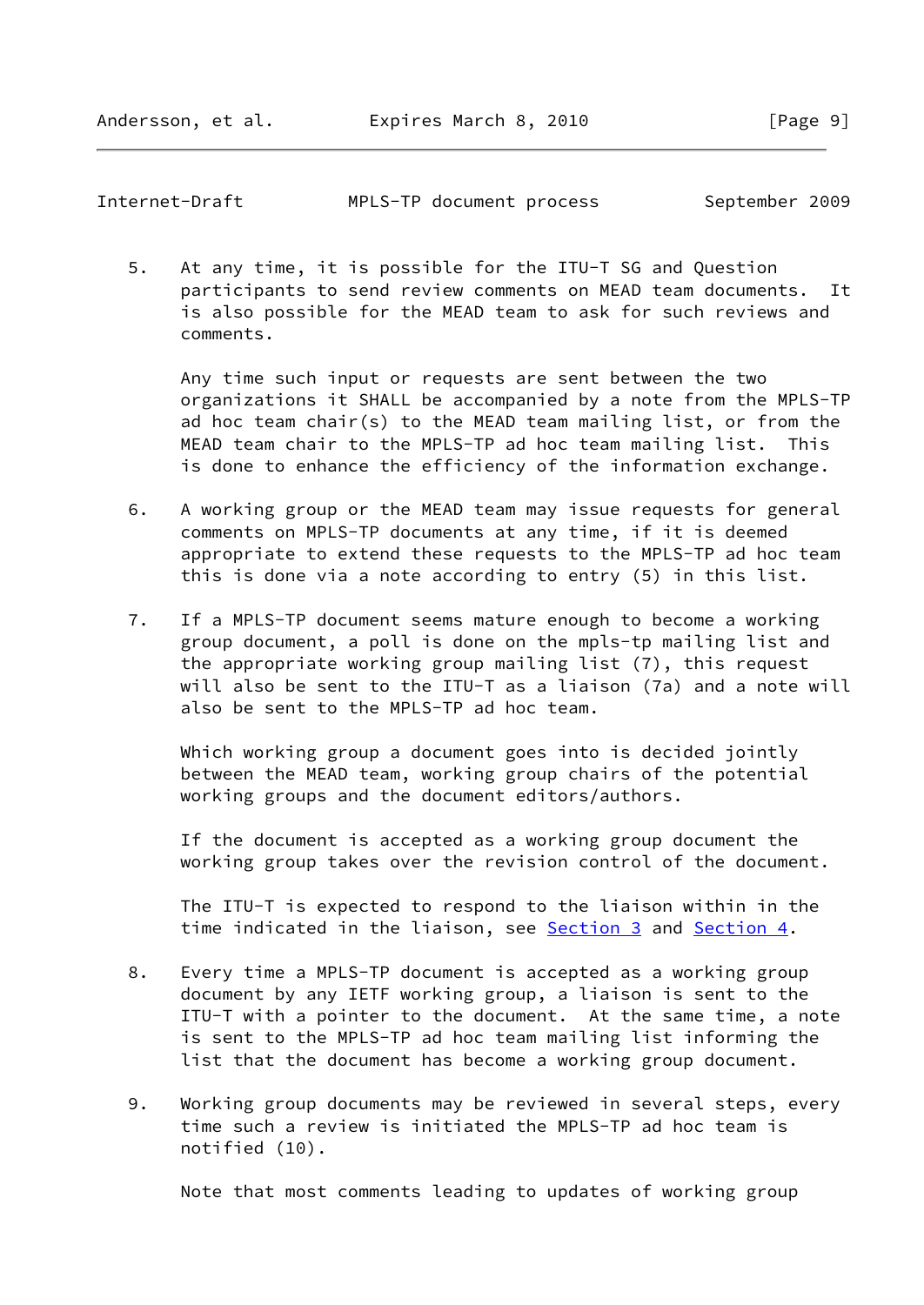documents are a result of spontaneous individual reviews and comments from the individual participants in the MPLS-TP effort.

 10. Every time a review is initiated by a working group the appropriate ITU-T SGs and Questions will be notified by E-Mail

| Expires March 8, 2010<br>[Page 10]<br>Andersson, et al. |  |  |  |  |  |  |  |  |
|---------------------------------------------------------|--|--|--|--|--|--|--|--|
|---------------------------------------------------------|--|--|--|--|--|--|--|--|

Internet-Draft MPLS-TP document process September 2009

to the MPLS-TP ad hoc team.

 Optionally the request for review may be accompanied by a liaison to formalize the request.

 The MPLS-TP ad hoc team is responsible for ensuring that any e-mail requests are copied/forwarded to the relevant SGs and Questions.

- 11. When a document is deemed mature enough, a working group last call is initiated. At this time the action describe under item 12 in this list MUST be executed.
- 12. Procedures to be followed when a working group last call is initiated.
	- \* A liaison containing a request for participation in the working group last call will be sent to the appropriate ITU-T SGs and Questions.
	- $*$  A notification that the working group last call is taking place will be provided to the MPLS-TP ad hoc team via E-Mail sent to the MPLS-TP mailing list.
	- \* ITU-T is REQUIRED to respond to the liaison within the time indicated. The MPLS-TP ad hoc team is expected to verify that all the SGs and Questions within the ITU-T that need to respond to the working group last call are aware that it has been issued.
- 13. When all last call comments are addressed and/or responded to, the document will be sent to the ITU-T, asking if the document is ready to be sent to the IESG with a request for publication. The response sought from ITU-T is either an acknowledgment that the document is ready to publish or a response that there is further work that needs to be done.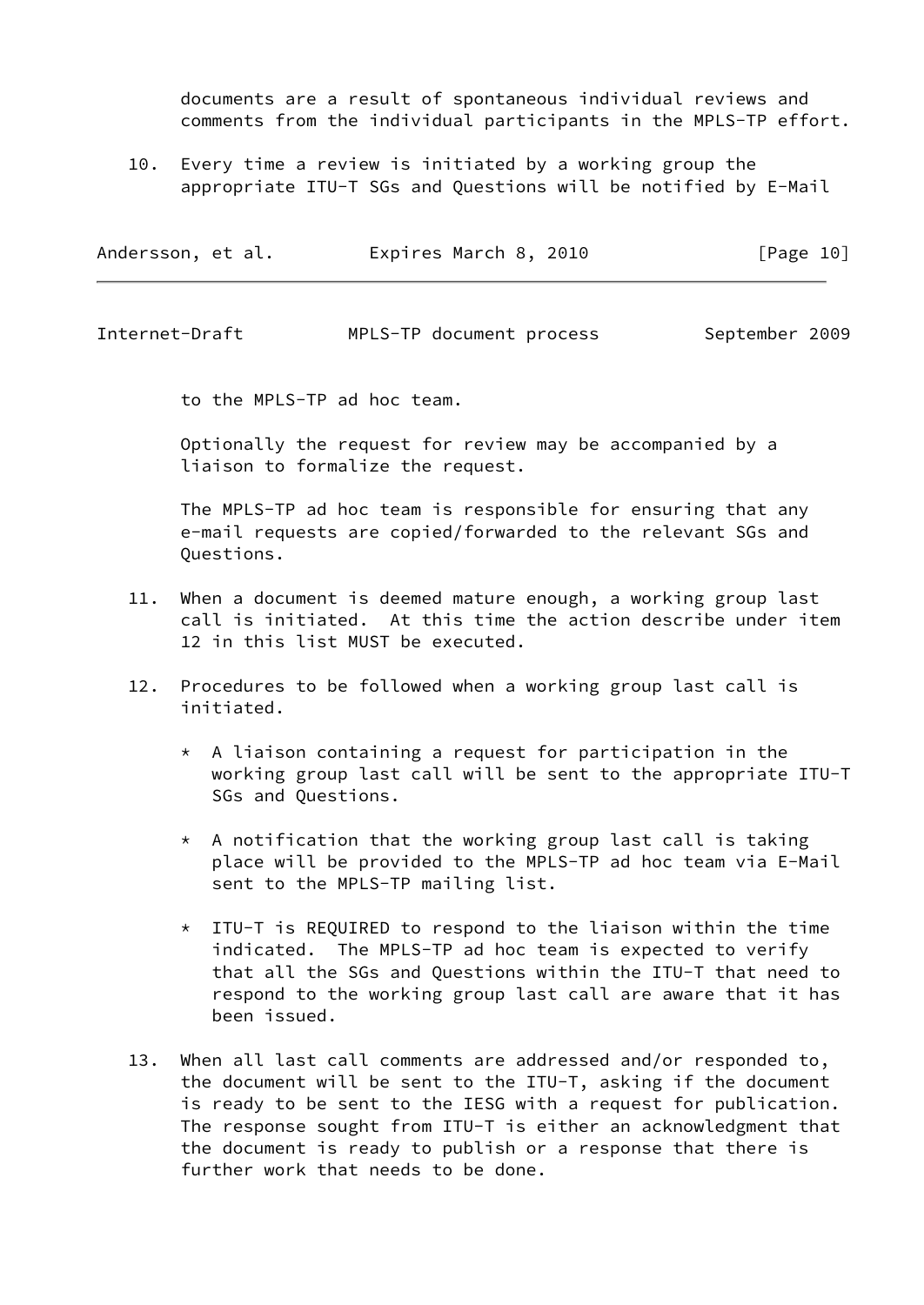Note: WG last call may be re-iterated, for the entire document or limited to only verify the updates made because of an earlier working group last call.

 14. The ITU-T has one week to respond (yes or no) to the question posed in (13).

The answer can be either "yes - go ahead"  $(14a)$ , in which case the Working Group will request publication; or ...

... it can be "no - more work is needed" (14b), in which case it

Andersson, et al. Expires March 8, 2010 [Page 11]

Internet-Draft MPLS-TP document process September 2009

 will go back into the normal working group process to identify what is needed.

 15. When the ITU-T gives the final acknowledgement (14a), a request for publication will be sent to the IESG (15).

 The document that is sent to the ITU-T in step (13) and which generates a positivie response from ITU-T (14a) is sent unchanged, save for editorial changes, to the IESG with a request for publication (15) as a RFC.

 Once this request for publication is sent, the last point in this process where it is acceptable to allow ITU-T influence in the development of a document is passed. After this point, the document will be handled as any other IETF document.

<span id="page-12-0"></span>[2.2.1.1](#page-12-0). Naming conventions for MPLS-TP Internet Drafts

 To make it easier to search in the IETF Internet Draft repositories the the following guidelines should be followed for the MPLS-TP Internet Draft filenames.

- o All MPLS-TP Internet Draft should include the sequence "mpls-tp" in the filename.
- o Individual MPLS-TP Internet Draft should be named according to this format:

[draft-name-mpls-tp-topic-](https://datatracker.ietf.org/doc/pdf/draft-name-mpls-tp-topic)??.txt

"name" is the last name of the main editor, or an acronym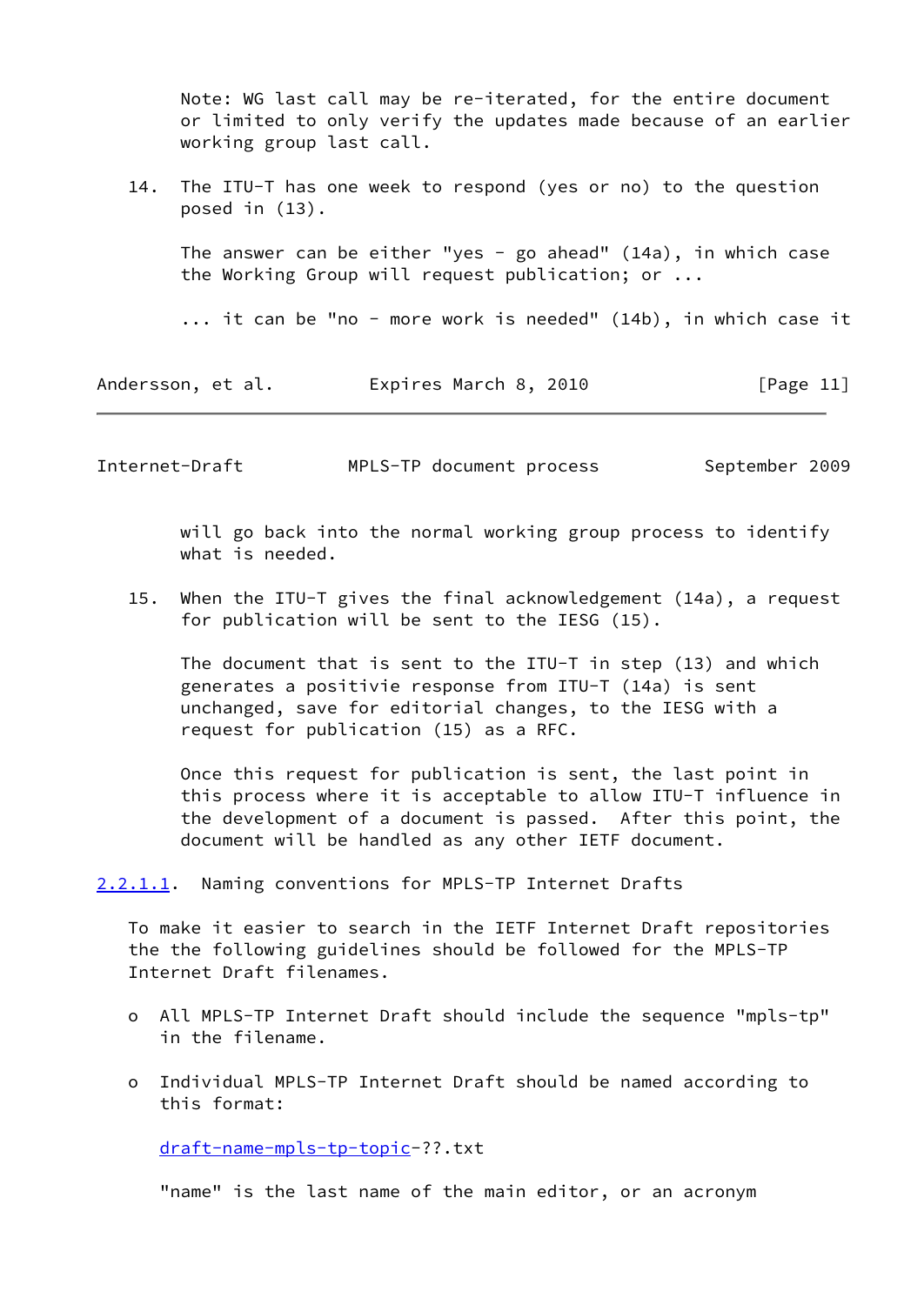indicating the last names of the set of editors.

"topic" indicates the content of the draft, e.g. "oam-framework".

"??" indictes a two digit version number, starting with "00".

 o MPLS working group documents should be named according to this format:

[draft-ietf-mpls-tp-topic-](https://datatracker.ietf.org/doc/pdf/draft-ietf-mpls-tp-topic)??.txt

 o MPLS-TP documents from other working groups shouldbe named according to this format:

[draft-ietf-wg-name-mpls-tp-topic-](https://datatracker.ietf.org/doc/pdf/draft-ietf-wg-name-mpls-tp-topic)??.txt

"wg-name" is the acronym for any working group chartered to do

| Andersson, et al. | Expires March 8, 2010 | [Page 12] |
|-------------------|-----------------------|-----------|
|-------------------|-----------------------|-----------|

Internet-Draft MPLS-TP document process September 2009

MPLS-TP work, e.g. pwe3 or ccamp.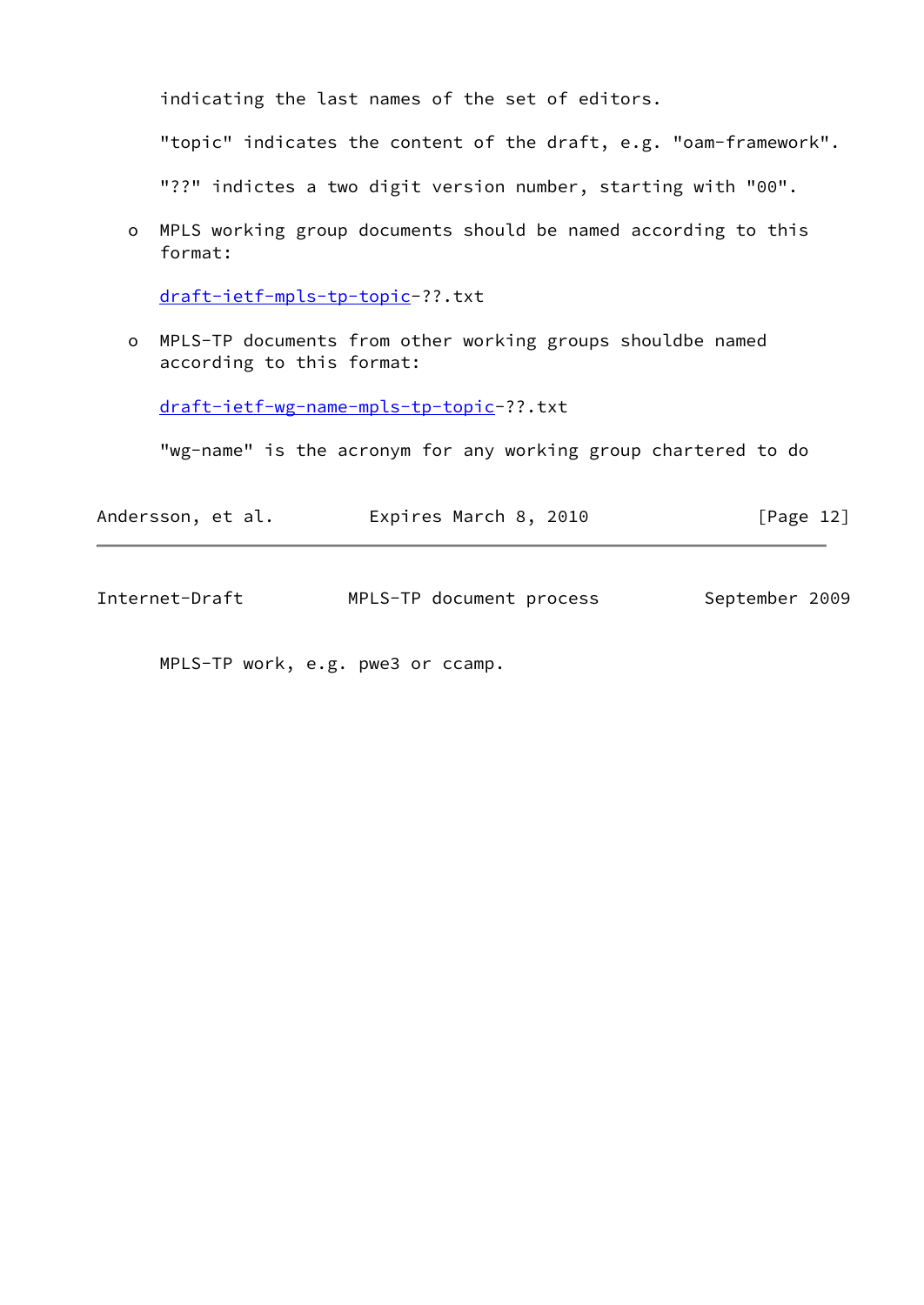Andersson, et al. **Expires March 8, 2010** [Page 13]

<span id="page-14-1"></span>Internet-Draft MPLS-TP document process September 2009

<span id="page-14-0"></span>[3](#page-14-0). Expectations on ITU-T participation in the process

 The IETF and ITU-T processes for the development of the MPLS-TP standards interconnect at the following point in the flow chart above: (4), (5), (7a), (8), (10) and (12). This section briefly describes what is expected to happen on the ITU-T side at the interaction points.

<span id="page-14-2"></span>[3.1](#page-14-2). Becoming a MEAD team document

 (4) is a point at which the MEAD team communicates to the ITU-T that a document is considered to be accepted for coordination by the MEAD team.

 The ITU-T is expected to respond to the communication with a simple ACK or NAK, however a non-response is counted as an ACK.

 An ACK means that ITU-T accepts that the document has become a MEAD team document, a NAK means that ITU-T has issues that needs to be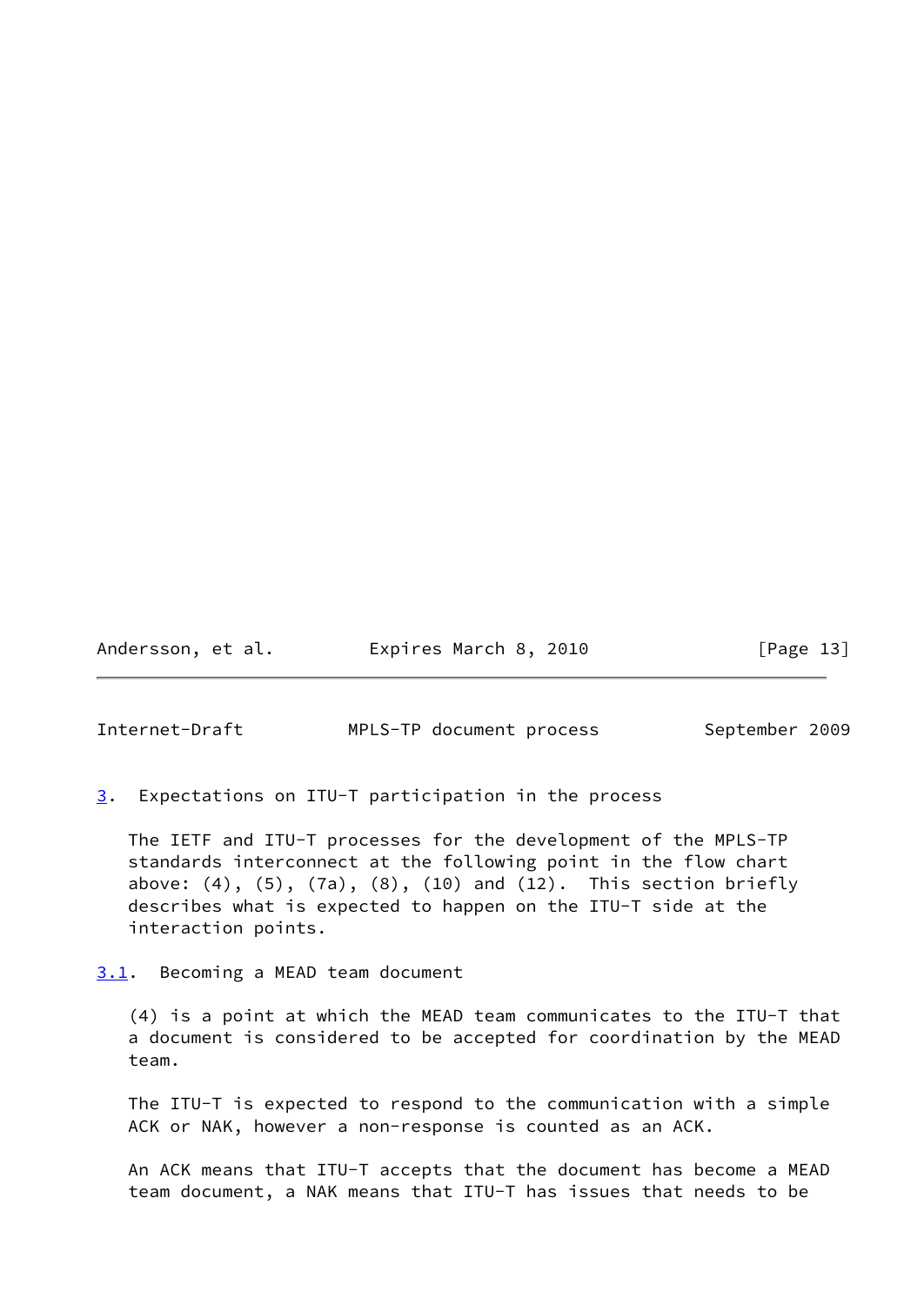resolved before the document is allowed to progress.

<span id="page-15-3"></span>[3.2](#page-15-3). Comments on MEAD team documents by participants in the ITU-T

 (5) and (10) offer possibilities for ITU-T, or people active in the ITU-T, to send un-triggered comments on MEAD team or working group documents. Such comments shall be sent to the mpls-tp list and for working group documents also to the appropriate working group mailing list. Comments received in this way will be treated in the same way any as other individual comments received on the IETF documents.

<span id="page-15-0"></span>[3.3](#page-15-0). Poll for working group documents

 (7a) is the point at which an IETF working group informs the ITU-T that a poll to progress a document to an IETF working group document has been started.

 It is not necessary, or required, for the ITU-T to respond to this message. If the ITU-T has serious concerns these should be provided via a liaison statement. If the ITU-T has no serious concerns it is allowed and encouraged that individual participants provide comments. Such responses shall be sent to the appropriate working group and mpls-tp mailing lists and represent the view of the person sending the mail.

 An Internet Draft is ready to become a working group draft if it meets at least the three criteria below.

| Andersson, et al. | Expires March 8, 2010 | [Page 14] |
|-------------------|-----------------------|-----------|
|-------------------|-----------------------|-----------|

<span id="page-15-2"></span>Internet-Draft MPLS-TP document process September 2009

o it is within the charter of the working group

o it addresses a problem that needs to be solved

o it is a good enough start toward solving this problem

 Responses to polls checking if a document is ready to become a working group document should be limited to considering if the document meets those three criteria.

<span id="page-15-1"></span>[3.4](#page-15-1). Responding to an IETF Working Group Last Call

(12) is the point in the process where ITU-T is made aware of that an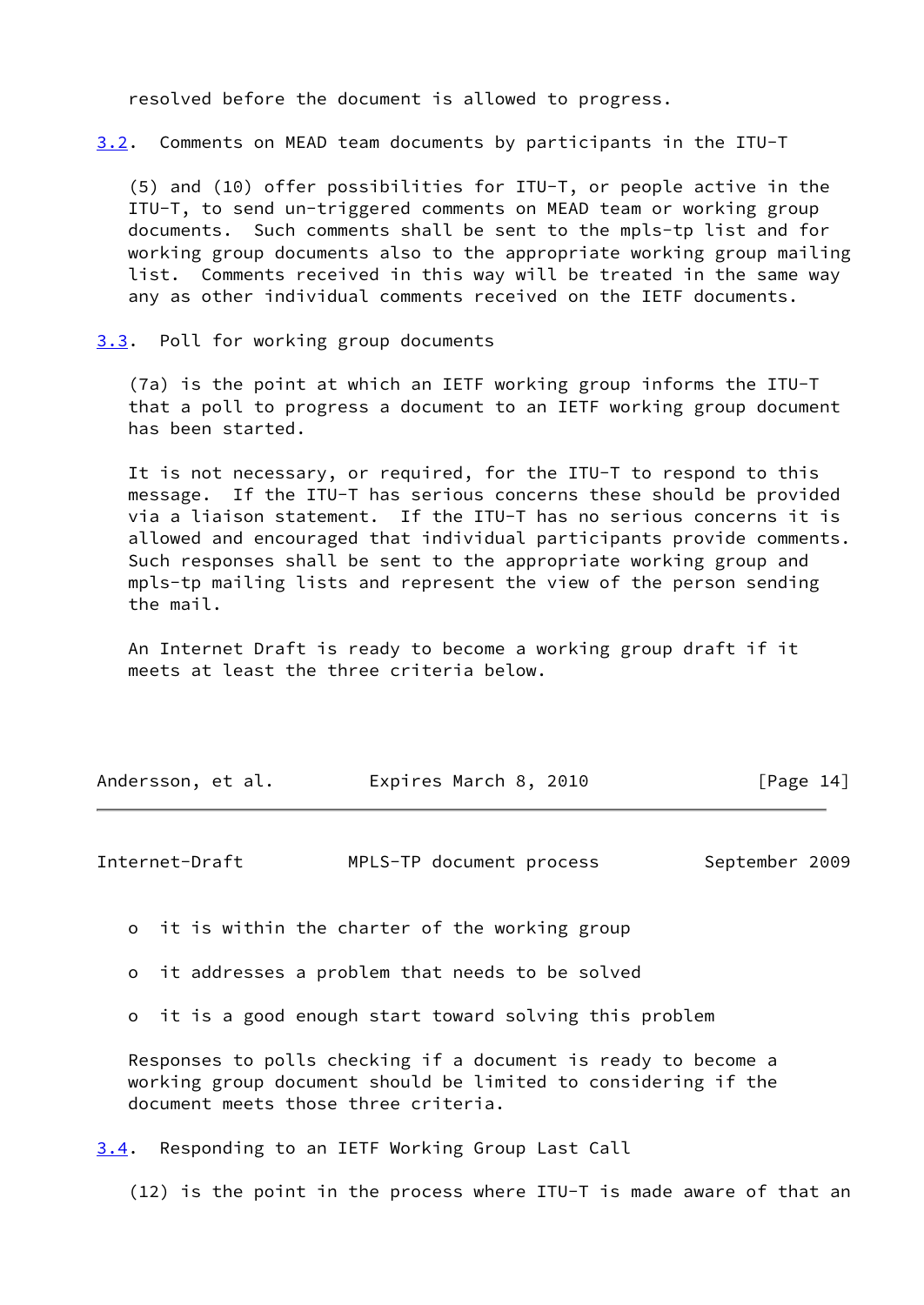IETF working group last call has been started. The working group last call is issued when a working group document is getting close to being ready for publication. The intention is to make sure that there are no important pieces missing and that technical details are correct.

 According to the JWT decision ITU-T is required to respond to a working group last call within the time set in announcing the working group last call.

 The chair of an IETF working group that starts a working group last call will send a liaison to the ITU-T announcing the working group last call. A message will also be sent to the MPLS-TP ad hoc team. The IETF will make a best effort attempt to target the SGs and Questions that should be involved in responding to the working group last call. However, the ITU-T has to make sure that the appropriate entities within the ITU-T participate in responding to the working group last call. The ITU-T MPLS-TP ad hoc team coordinates the development of the ITU-T response to the working group last call.

Andersson, et al. Expires March 8, 2010 [Page 15]

<span id="page-16-0"></span>Internet-Draft MPLS-TP document process September 2009

<span id="page-16-1"></span>[4](#page-16-1). Specific guidelines that apply to work on MPLS-TP in the ITU-T

These guidelines apply to progressing work on MPLS-TP in the ITU-T.

 Any member of the ITU-T may send a MPLS-TP contribution to a ITU-T Study Group or Question.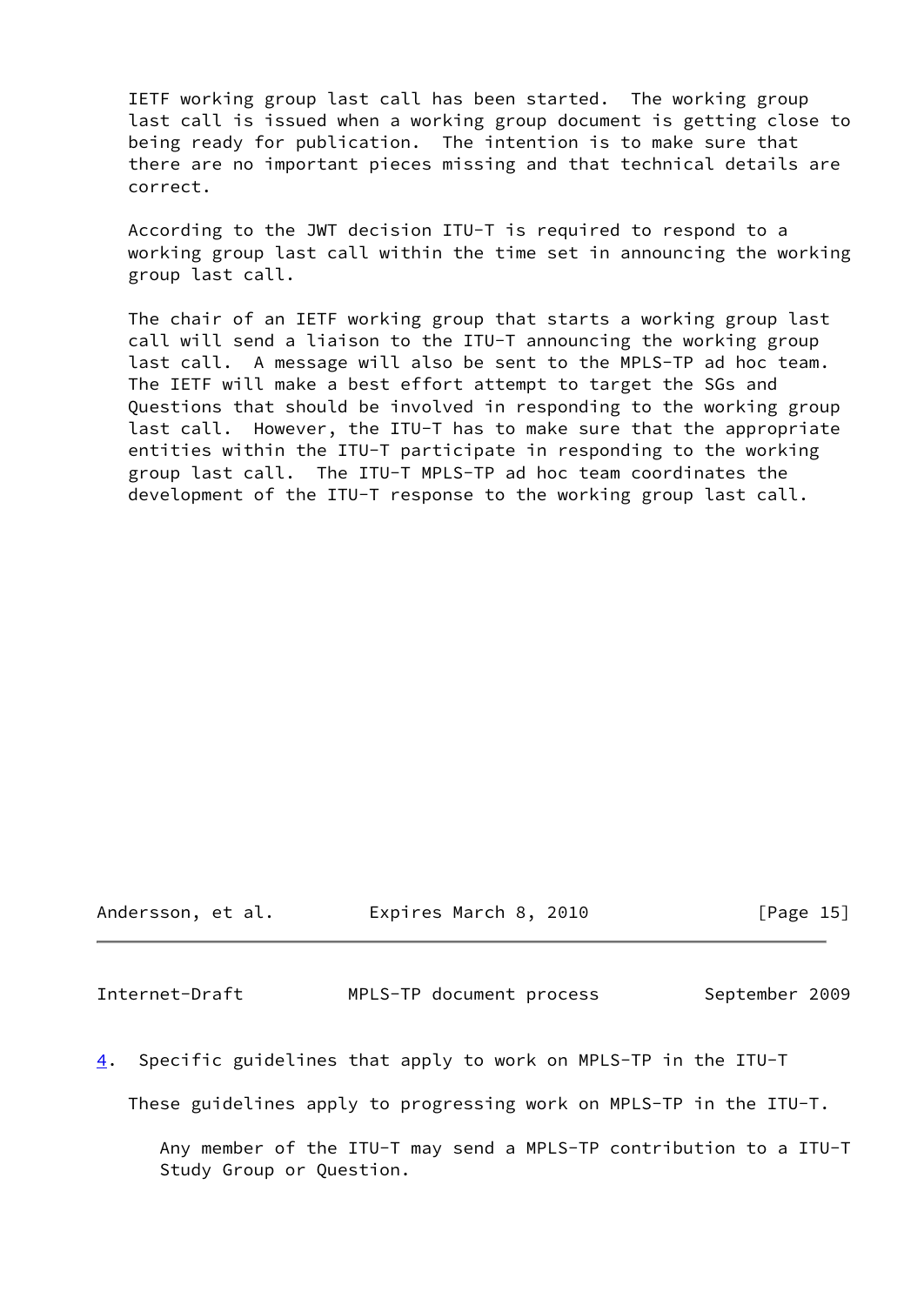Before the ITU-T initiates any new work (i.e. items not previously identified by the JWT) based on such contributions the ITU-T shall send a liaison to the IETF. The message will go to the MEAD team, and the team is responsible for creating a consolidated IETF response.

 The IETF is expected to respond to the information that a new MPLS-TP work item has been proposed with an ACK or NAK.

 If the response is a NAK that work item is held until the issues is resolved.

Andersson, et al. **Expires March 8, 2010** [Page 16]

<span id="page-17-1"></span>Internet-Draft MPLS-TP document process September 2009

<span id="page-17-0"></span>[5](#page-17-0). IANA considerations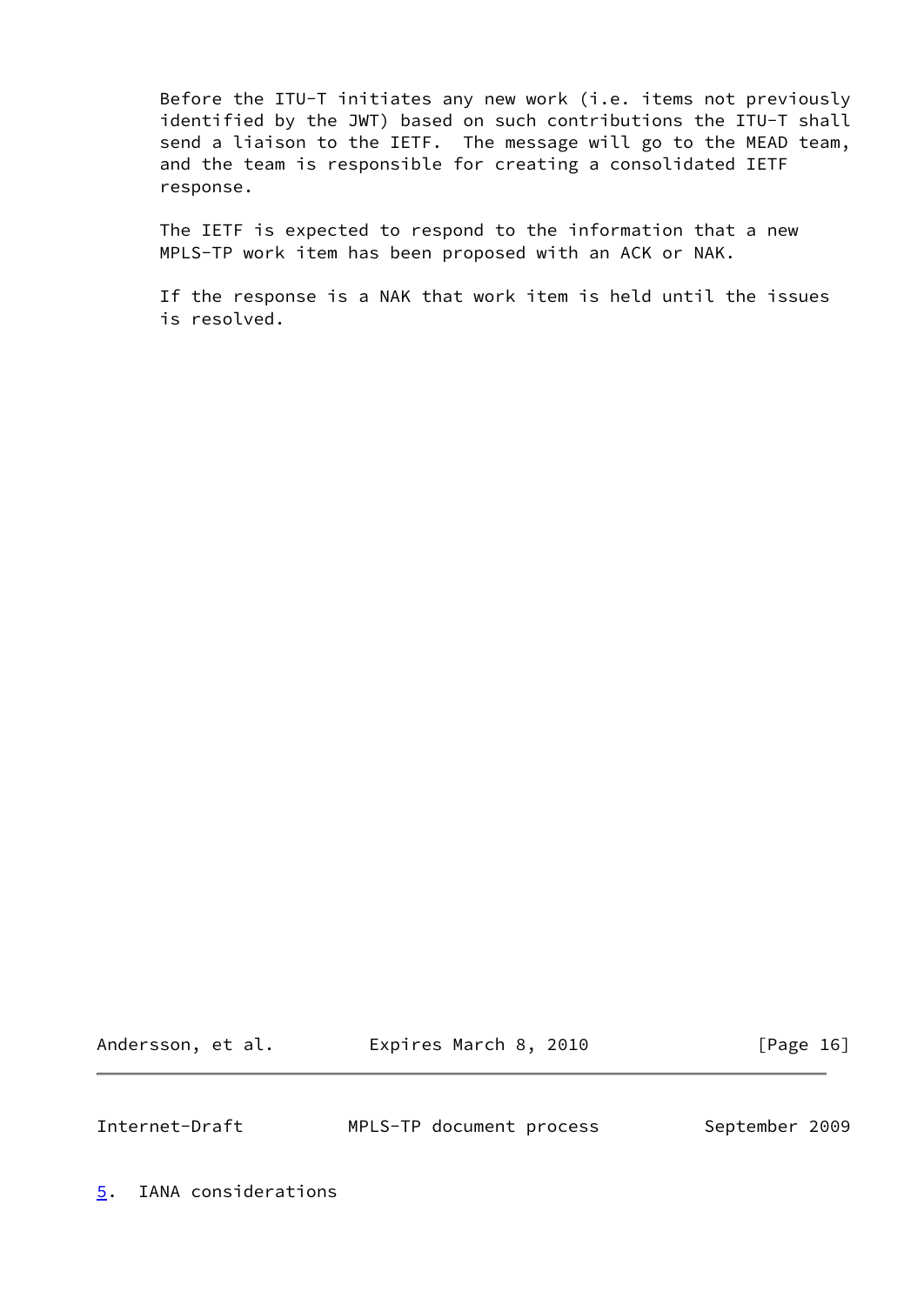There are no requests for IANA allocation of code points in this document.

Andersson, et al. **Expires March 8, 2010** [Page 17]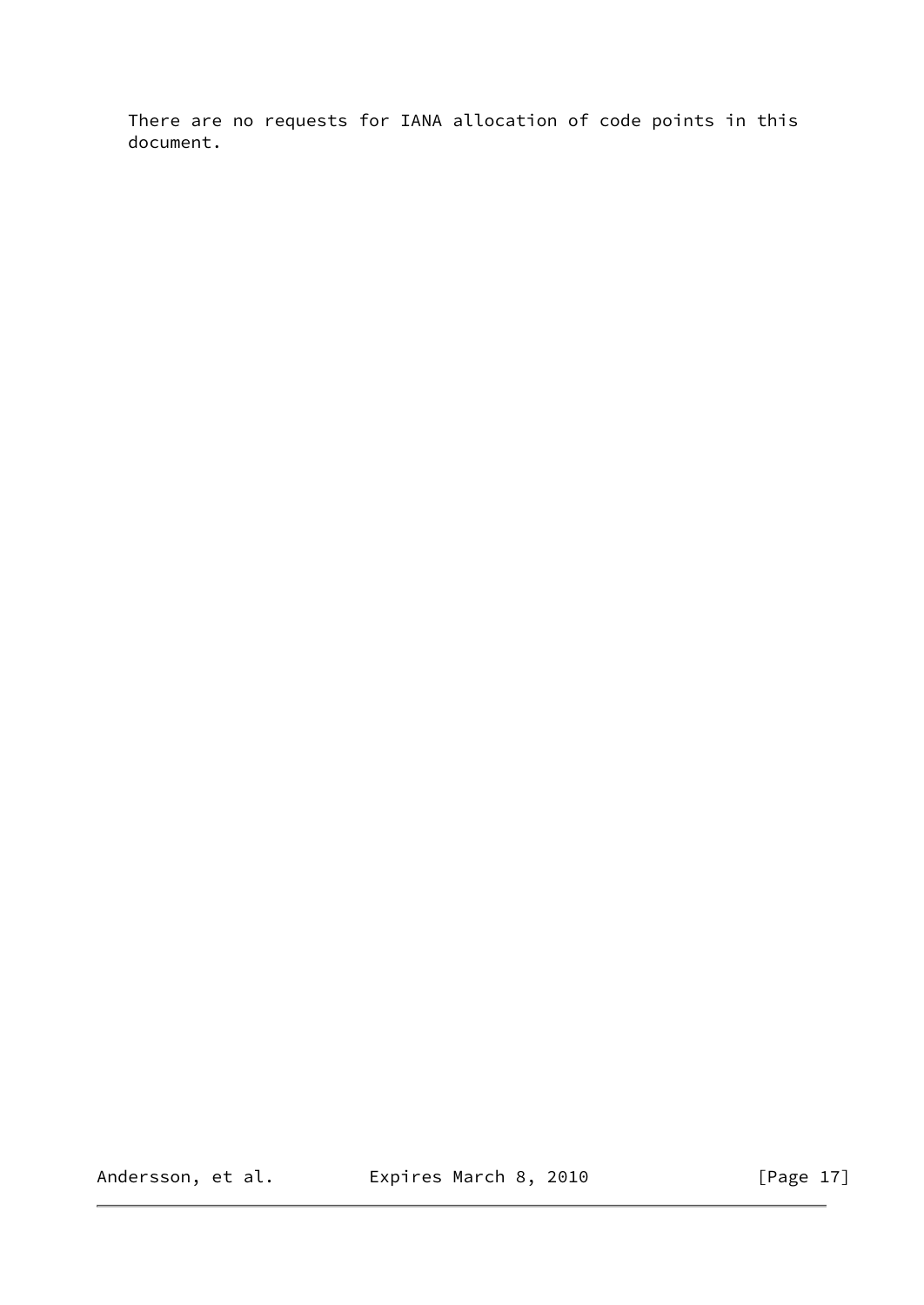<span id="page-19-1"></span><span id="page-19-0"></span>[6](#page-19-0). Security considerations

 This document defines a process adaptation for the cooperation between IETF and ITU-T and thus does not introduce any new security considerations.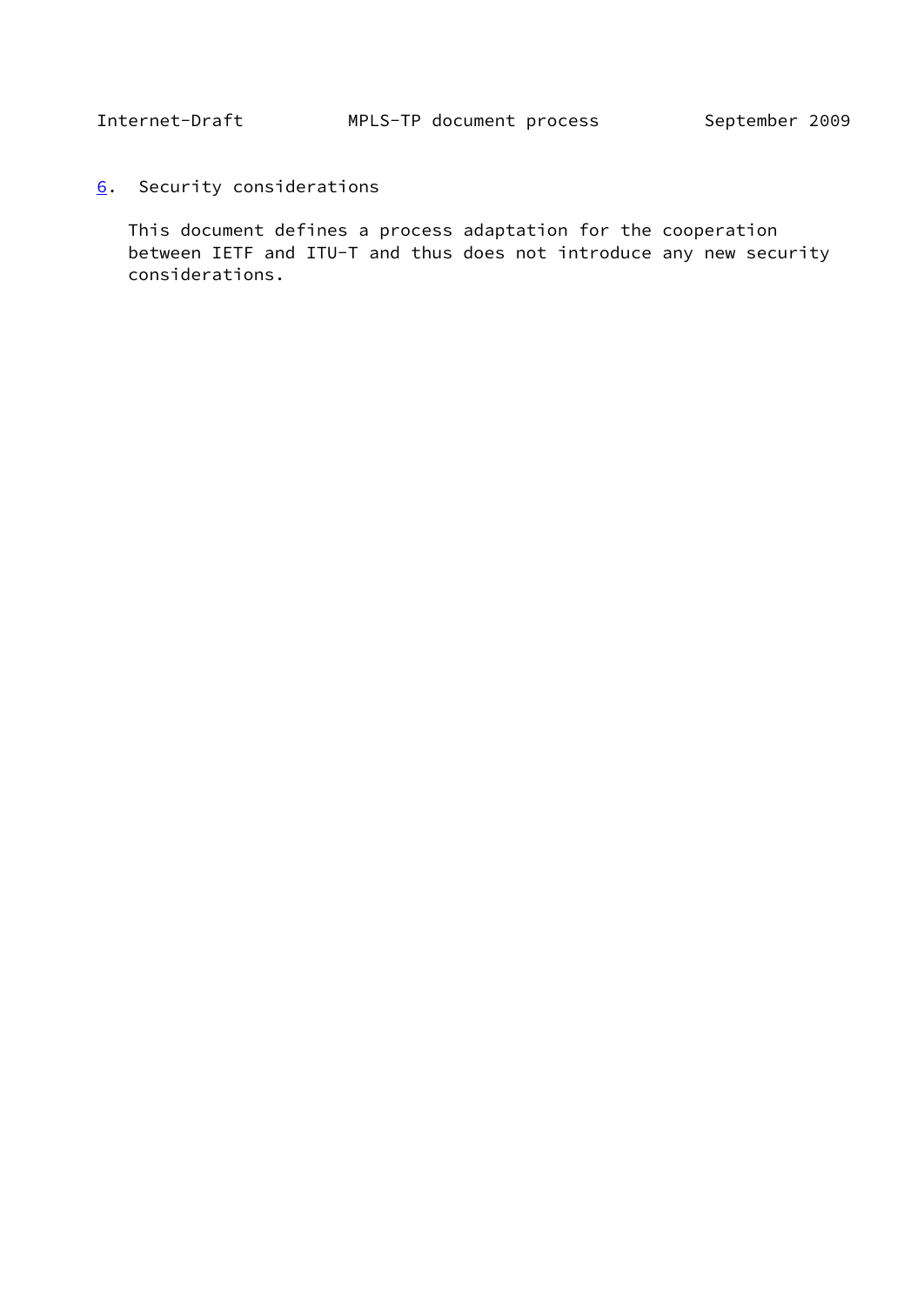<span id="page-20-1"></span>

| Internet-Draft |  | MPLS-TP document process |  |  | September 2009 |  |
|----------------|--|--------------------------|--|--|----------------|--|
|----------------|--|--------------------------|--|--|----------------|--|

# <span id="page-20-0"></span>[7](#page-20-0). Acknowledgments

 Thanks to Eric Gray who helped with grammar and useful comments. Thanks to Tom Petch who spent time trying to sort out what I wanted to say and has sent comments that helped clarify the document.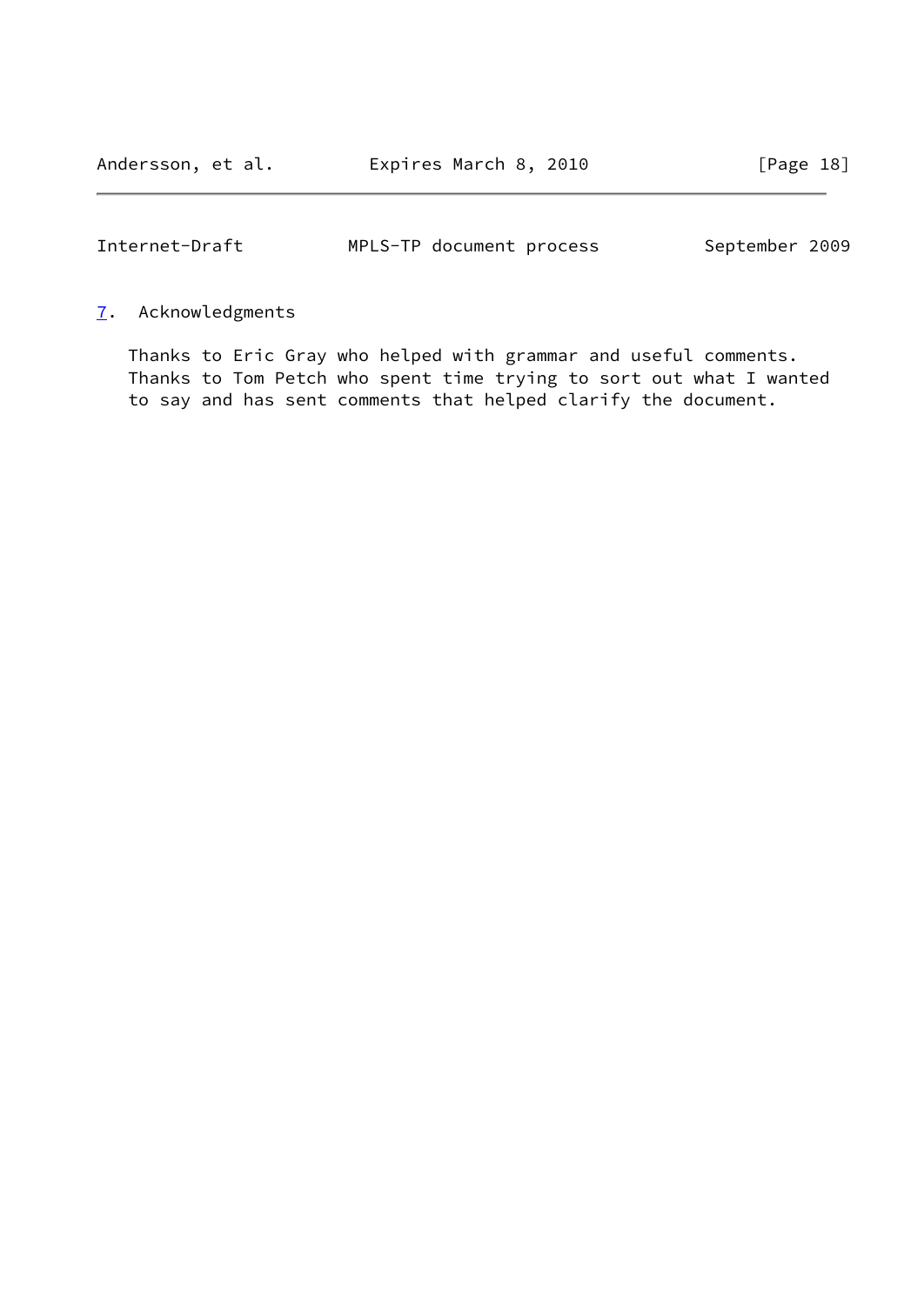| Andersson, |  | et al. |  |
|------------|--|--------|--|
|------------|--|--------|--|

### Expires March 8, 2010 [Page 19]

<span id="page-21-1"></span>Internet-Draft MPLS-TP document process September 2009

### <span id="page-21-0"></span>[8](#page-21-0). References

- <span id="page-21-2"></span>[8.1](#page-21-2). Normative References
	- [RFC2026] Bradner, S., "The Internet Standards Process -- Revision 3", [BCP 9,](https://datatracker.ietf.org/doc/pdf/bcp9) [RFC 2026](https://datatracker.ietf.org/doc/pdf/rfc2026), October 1996.
	- [RFC2119] Bradner, S., "Key words for use in RFCs to Indicate Requirement Levels", [BCP 14](https://datatracker.ietf.org/doc/pdf/bcp14), [RFC 2119](https://datatracker.ietf.org/doc/pdf/rfc2119), March 1997.
- <span id="page-21-3"></span>[8.2](#page-21-3). Informative References
	- [RFC5317] Bryant, S. and L. Andersson, "Joint Working Team (JWT) Report on MPLS Architectural Considerations for a Transport Profile", [RFC 5317,](https://datatracker.ietf.org/doc/pdf/rfc5317) February 2009.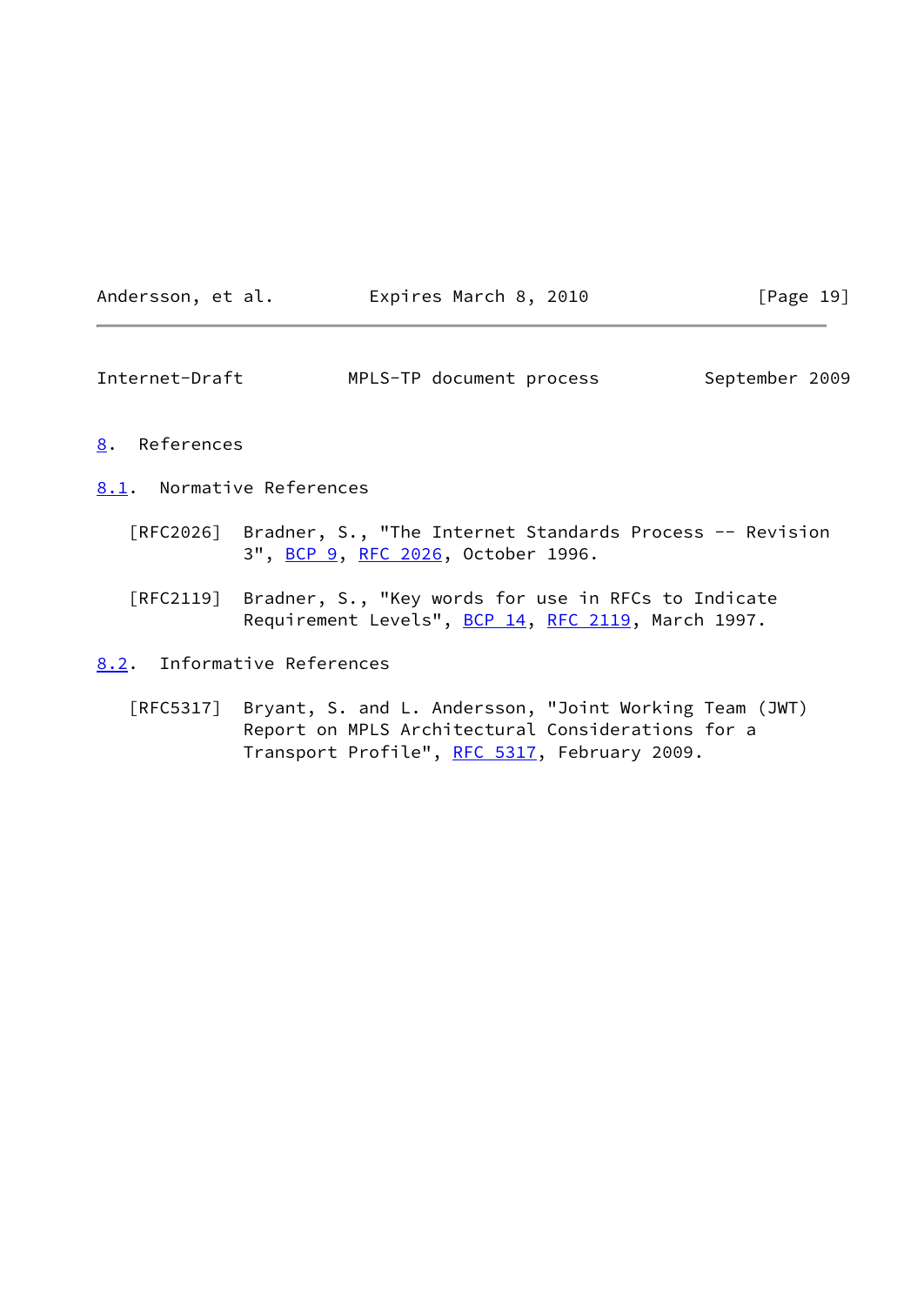Andersson, et al. **Expires March 8, 2010** [Page 20]

<span id="page-22-0"></span>Internet-Draft MPLS-TP document process September 2009

Authors' Addresses

 Loa Andersson Ericsson Inc

Email: loa.andersson@ericsson.com

 David Ward Cisco Systems

Email: dward@cisco.com

 Malcolm Betts Huaweil

Email: malcolm.betts@huawei.com